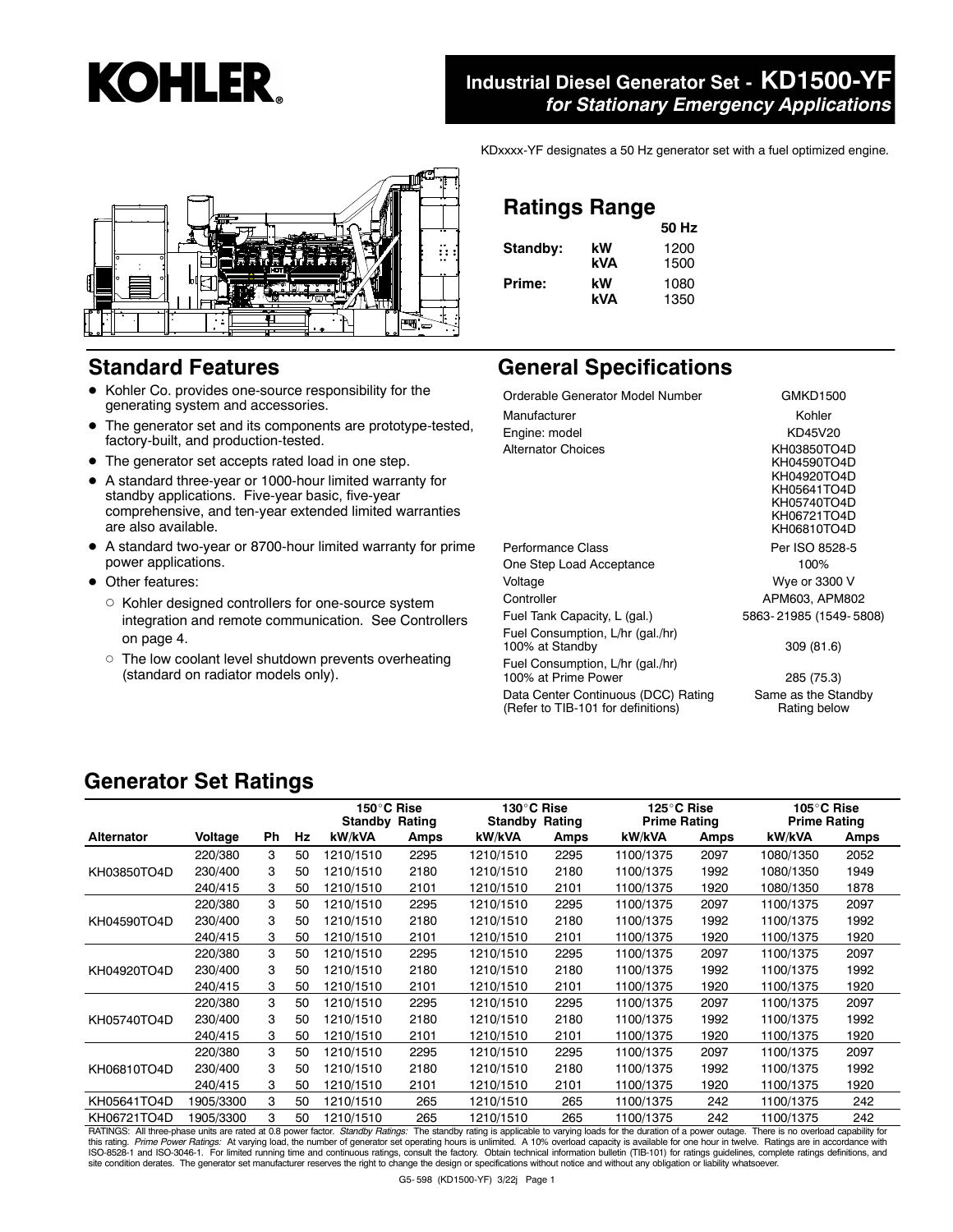# **KOHLER.**

## **Industrial Diesel Generator Set - KD1500-YF** *for Stationary Emergency Applications*

| <b>Engine Specifications</b>                                   | 50 Hz                                               | <b>Fuel Consumption</b>                                                                                                | 50 Hz                 |
|----------------------------------------------------------------|-----------------------------------------------------|------------------------------------------------------------------------------------------------------------------------|-----------------------|
| Manufacturer                                                   | Kohler                                              | Diesel, Lph (gph) at % load                                                                                            | <b>Standby Rating</b> |
| Engine: model                                                  | KD45V20                                             | 100%                                                                                                                   | 309<br>(81.6)         |
| Engine: type                                                   | 4-Cycle, Turbocharged,                              | 75%                                                                                                                    | 232<br>(61.2)         |
|                                                                | Intercooled                                         | 50%                                                                                                                    | 158<br>(41.6)         |
| Cylinder arrangement                                           | $20-V$                                              | 25%                                                                                                                    | 86<br>(22.7)          |
| Displacement, L (cu. in.)                                      | 45 (2746)                                           | Diesel, Lph (gph) at % load                                                                                            | <b>Prime Rating</b>   |
| Bore and stroke, mm (in.)                                      | 135 x 157 (5.31 x 6.18)                             | 100%                                                                                                                   | 285<br>(75.3)         |
| Compression ratio                                              | 15.0:1                                              | 75%                                                                                                                    | 212<br>(56.1)         |
| Piston speed, m/min. (ft./min.)                                | 471 (1545)                                          | 50%                                                                                                                    | 145<br>(38.4)         |
| Main bearings: quantity, type                                  | 11, Precision Half Shells                           | 25%                                                                                                                    | 80<br>(21.1)          |
| Rated rpm                                                      | 1500                                                |                                                                                                                        |                       |
| Max. power at rated rpm, kWm (BHP)                             | 1333 (1788)                                         | <b>Radiator System</b>                                                                                                 | 50 Hz                 |
| Cylinder head material                                         | Cast Iron                                           | Ambient temperature, °C (°F)*                                                                                          | 40 (104)              |
| Crankshaft material                                            | Steel                                               | Engine jacket water capacity, L (gal.)                                                                                 | 143 (37)              |
| Valve (exhaust) material                                       | Steel                                               | Radiator system capacity, including<br>engine, L (gal.)                                                                | 285 (75.2)            |
| Governor: type, make/model                                     | <b>KODEC Electronic Control</b>                     | Engine jacket water flow, Lpm (gpm)                                                                                    | 2002 (529)            |
| Frequency regulation, no-load to-full load                     | Isochronous                                         | Heat rejected to cooling water at rated                                                                                |                       |
| Frequency regulation, steady state                             | ±0.25%                                              | kW, dry exhaust, kW (Btu/min.)                                                                                         | 543 (30880)           |
| Frequency                                                      | Fixed                                               | Heat rejected to charge air cooler at                                                                                  |                       |
| Air cleaner type, all models                                   | Dry                                                 | rated kW, dry exhaust, kW (Btu/min.)                                                                                   | 261 (14843)           |
| <b>Lubricating System</b>                                      | 50 Hz                                               | Charge cooling air inlet temperature at<br>25°C (77°F) ambient, °C (°F)                                                | 197 (387)             |
| <b>Type</b>                                                    | <b>Full Pressure</b>                                | Turbocharger boost (abs), bar (psi)                                                                                    | 2.92(42.4)            |
| Oil pan capacity with filter (dipstick max                     |                                                     | Water pump type                                                                                                        | Centrifugal           |
| mark), $L$ (qt.) $\S$                                          | 165 (174)                                           | Fan diameter, including blades, mm (in.)                                                                               | 1380 (54.3)           |
| Oil pan capacity with filter (initial fill),<br>$L$ (qt.) $\S$ | 180 (190)                                           | Fan, kWm (HP)<br>Max. restriction of cooling air, intake and                                                           | 38 (51.0)             |
| Oil filter: quantity, type $\S$                                | 4, Cartridge                                        | discharge side of radiator, kPa (in. $H_2O$ )                                                                          | 0.125(0.5)            |
| Oil cooler                                                     | Water-Cooled                                        | * Enclosure with enclosed silencer reduces ambient temperature                                                         |                       |
| Kohler recommends the use of Kohler Genuine oil and filters.   |                                                     | capability by $5^{\circ}$ C (9 $^{\circ}$ F).                                                                          |                       |
| <b>Fuel System</b>                                             | 50 Hz                                               | <b>Remote Radiator System†</b>                                                                                         | 50 Hz                 |
| Fuel supply line, min. ID, mm (in.)                            | 19 (0.75)                                           | Exhaust manifold type                                                                                                  | Dry                   |
| Fuel return line, min. ID, mm (in.)                            | 12(0.5)                                             | Connection sizes:                                                                                                      |                       |
| Max. fuel flow, Lph (gph)                                      | 435 (115)                                           | Water inlet/outlet, mm (in.)                                                                                           |                       |
| Min./max. fuel pressure at engine supply                       |                                                     | Charge air cooler inlet/outlet<br>(pipe dia. of flange), mm (in.)                                                      |                       |
| connection, kPa (in. Hg)                                       | - 30/30 (- 8.8/8.8)                                 | Static head allowable                                                                                                  |                       |
| Max. return line restriction, kPa (in. Hg)                     | 30 (8.8)                                            | above engine, kPa (ft. H <sub>2</sub> O)                                                                               | 70 (23.5)             |
| Fuel filter: quantity, type                                    | 1, Primary Engine Filter<br>1, Fuel/Water Separator | † Contact your local distributor for cooling system options and<br>specifications based on your specific requirements. |                       |
| Recommended fuel                                               | #2 Diesel ULSD                                      |                                                                                                                        |                       |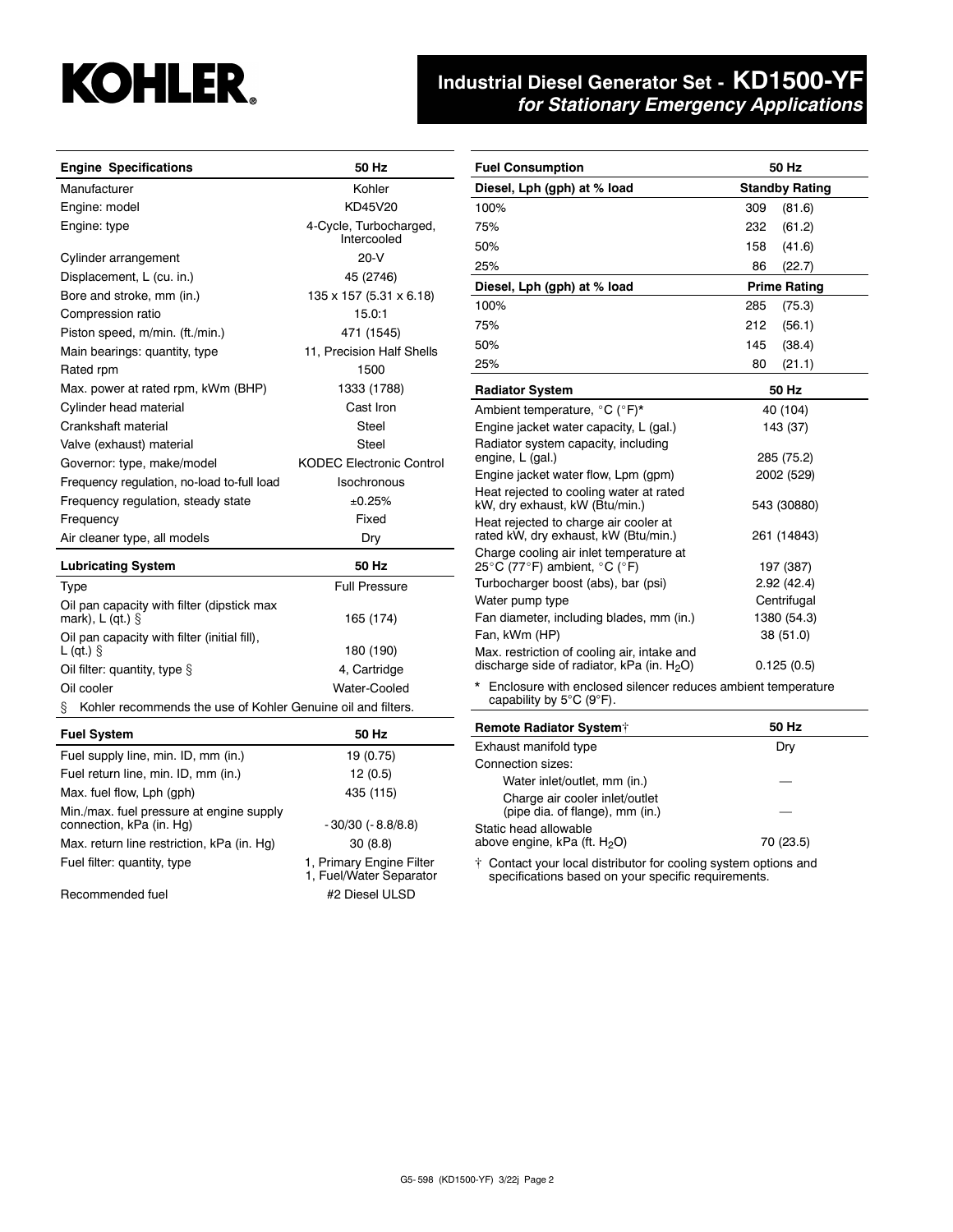## **KOHLER.**

#### **Industrial Diesel Generator Set - KD1500-YF** *for Stationary Emergency Applications*

| <b>Exhaust System</b>                                                                                                                                                                                                                                                                                                                                                                     | 50 Hz                                                                                                                               |
|-------------------------------------------------------------------------------------------------------------------------------------------------------------------------------------------------------------------------------------------------------------------------------------------------------------------------------------------------------------------------------------------|-------------------------------------------------------------------------------------------------------------------------------------|
| Exhaust flow at rated kW, $m^3/m$ in. (cfm)                                                                                                                                                                                                                                                                                                                                               | 234 (8263)                                                                                                                          |
| Exhaust temperature at rated kW at<br>25°C (77°F) ambient, dry exhaust,<br>$^{\circ}$ C ( $^{\circ}$ F)                                                                                                                                                                                                                                                                                   | 503 (937)                                                                                                                           |
| Maximum allowable back pressure,<br>kPa (in. Hg)                                                                                                                                                                                                                                                                                                                                          | 8.5(2.5)                                                                                                                            |
| Exh. outlet size at eng. hookup, mm (in.)                                                                                                                                                                                                                                                                                                                                                 | See ADV drawing                                                                                                                     |
| <b>Electrical System</b>                                                                                                                                                                                                                                                                                                                                                                  | 50 Hz                                                                                                                               |
| Battery charging alternator:<br>Ground (negative/positive)<br>Volts (DC)<br>Ampere rating<br>Starter motor qty. at starter motor power<br>rating, rated voltage (DC)<br>Battery, recommended cold cranking<br>amps (CCA):<br>Quantity, CCA rating each, type<br>(with standard starters)<br>Quantity, CCA rating each, type<br>(with optional redundant starters)<br>Battery voltage (DC) | Negative<br>24<br>140<br>Standard: 2 @ 8.4 kW, 24;<br>Redundant (optional):<br>4 @ 8.4 kW, 24<br>4, 1110, AGM<br>8, 1110, AGM<br>12 |
|                                                                                                                                                                                                                                                                                                                                                                                           | 50 Hz                                                                                                                               |
| <b>Air Requirements</b><br>Radiator-cooled cooling air,<br>m <sup>3</sup> /min. (scfm)‡<br>Cooling air required for generator set<br>when equipped with city water cooling or<br>remote radiator, based on 14°C (25°F)                                                                                                                                                                    | 1485 (52442)                                                                                                                        |
| rise, m <sup>3</sup> /min. (scfm)‡                                                                                                                                                                                                                                                                                                                                                        | 806 (28453)                                                                                                                         |
| Combustion air, m <sup>3</sup> /min. (cfm)<br>Heat rejected to ambient air:                                                                                                                                                                                                                                                                                                               | 84 (2966)                                                                                                                           |
| Engine, kW (Btu/min.)<br>Alternator, kW (Btu/min.)                                                                                                                                                                                                                                                                                                                                        | 156 (8872)<br>69 (3932)                                                                                                             |

 $\ddagger$  Air density = 1.20 kg/m<sup>3</sup> (0.075 lbm/ft<sup>3</sup>)

|                          | <b>Alternator Specifications</b>         | 50 Hz                                                      |  |  |
|--------------------------|------------------------------------------|------------------------------------------------------------|--|--|
| Type                     |                                          | 4-Pole, Rotating-Field                                     |  |  |
| Exciter type             |                                          | Brushless, Permanent-<br><b>Magnet Pilot Exciter</b>       |  |  |
| Voltage regulator        |                                          | Solid-State, Volts/Hz                                      |  |  |
| Insulation:              |                                          | NEMA MG1, UL 1446,<br>Vacuum Pressure<br>Impregnated (VPI) |  |  |
| Material                 |                                          | Class H, Synthetic,<br>Nonhygroscopic                      |  |  |
|                          | Temperature rise                         | 130°C, 150°C Standby                                       |  |  |
|                          | Bearing: quantity, type                  | 1, Sealed                                                  |  |  |
| Coupling                 |                                          | Flexible Disc                                              |  |  |
| Amortisseur windings     |                                          | Full                                                       |  |  |
|                          | Alternator winding type (up to 600 V)    | Random Wound                                               |  |  |
|                          | Alternator winding type (above 600 V)    | Form Wound                                                 |  |  |
| Rotor balancing          |                                          | 125%                                                       |  |  |
|                          | Voltage regulation, no-load to full-load | ±0.25%                                                     |  |  |
|                          | Unbalanced load capability               | 100% of Rated<br><b>Standby Current</b>                    |  |  |
| Peak motor starting kVA: |                                          | $(35%$ dip for<br>voltages below)                          |  |  |
| 400 V                    | KH03850TO4D                              | 4459                                                       |  |  |
| 400 V                    | KH04590TO4D                              | 5025                                                       |  |  |
| 400 V                    | KH04920TO4D                              | 5425                                                       |  |  |
| 400 V                    | KH05740TO4D                              | 5624                                                       |  |  |
| 400 V<br>KH06810TO4D     |                                          | 7055                                                       |  |  |
|                          |                                          |                                                            |  |  |

#### **Alternator Standard Features**

- The pilot-excited, permanent magnet (PM) alternator provides superior short-circuit capability.
- All models are brushless, rotating-field alternators.
- NEMA MG1, IEEE, and ANSI standards compliance for temperature rise and motor starting.
- Sustained short-circuit current of up to 300% of the rated current for up to 10 seconds.
- Sustained short-circuit current enabling downstream circuit breakers to trip without collapsing the alternator field.
- Self-ventilated and dripproof construction.
- Superior voltage waveform from two-thirds pitch windings and skewed stator.
- Brushless alternator with brushless pilot exciter for excellent load response.

**NOTE:** See TIB- 102 Alternator Data Sheets for alternator application data and ratings, efficiency curves, voltage dip with motor starting curves, and short circuit decrement curves.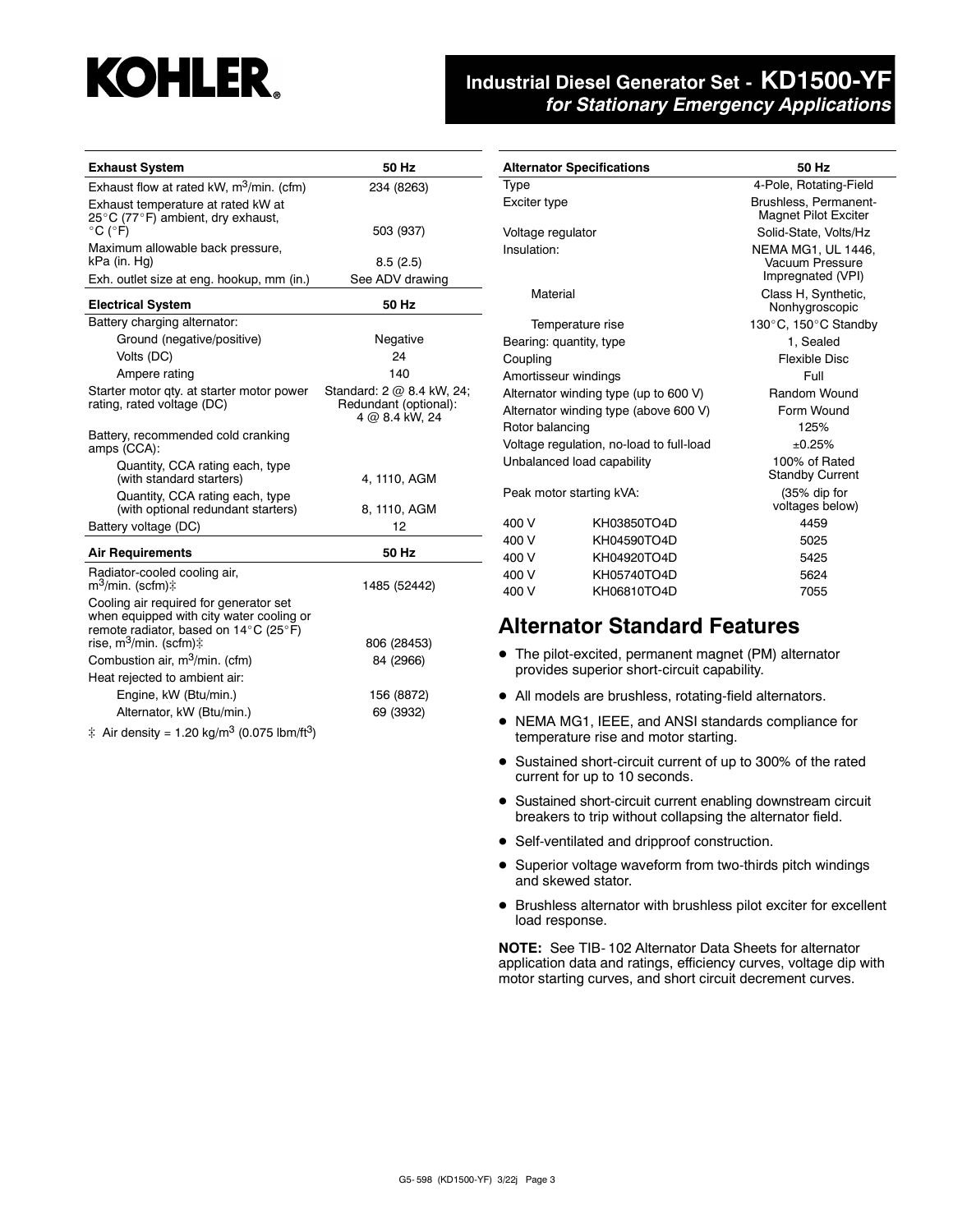# **KOHLER.**

#### **Industrial Diesel Generator Set - KD1500-YF** *for Stationary Emergency Applications*

#### **Controllers**



#### **APM802 Controller**

Provides advanced control, system monitoring, and system diagnostics for optimum performance and compatibility.

- 12-inch graphic display with touch screen and menu control provide easy local data access
- Measurements are selectable in metric or English units
- User language is selectable
- Two USB ports allow connection of a flash drive, mouse, or keypad
- Electrical data, mechanical data, and system settings can be saved to a flash drive
- Ethernet port allows connection to a PC type computer or Ethernet switch
- The controller supports Modbus<sup>®</sup> RTU and TCP protocols
- NFPA 110 Level 1 capability

Refer to G6-152 for additional controller features and accessories.

Modbus<sup>®</sup> is a registered trademark of Schneider Electric.

# **KOHI ED**

#### **APM603 Controller**

Provides advanced control, system monitoring, and system diagnostics for optimum performance and compatibility.

- 7-inch graphic display with touch screen and menu control provides easy local data access
- Measurements are selectable in metric or English units
- Paralleling capability to control up to 8 generators on an isolated bus with first-on logic, synchronizer, kW and kVAR load sharing, and protective relays
- Note: Parallel with other APM603 controllers only
- Generator management to turn paralleled generators off and on as required by load demand
- Load management to connect and disconnect loads as required
- Controller supports Modbus<sup>®</sup> RTU, Modbus<sup>®</sup> TCP, SNMP and BACnet
- $\bullet$  Integrated voltage regulator with  $\pm 0.25\%$  regulation
- Built-in alternator thermal overload protection
- UL-listed overcurrent protective device
- NFPA 110 Level 1 capability

Refer to G6-162 for additional controller features and accessories.

BACNet<sup>®</sup> is a registered trademark of ASHRAE.

#### **Codes and Standards**

- Engine- generator set is designed and manufactured in facilities certified to standards ISO2008:9001 and ISO2004:14001.
- Generator set meets NEMA MG1, BS5000, ISO, DIN EN, and IEC standards, NFPA 110
- Engine generator set is tested to ISO 8528-5 for transient response.
- The generator set and its components are prototype-tested, factory-built, and production-tested.

### **Third-Party Compliance**

**Available Approvals and Listings**

cULus

#### **Warranty Information**

- A standard three-year or 1000-hour limited warranty for standby applications. Five-year basic, five-year comprehensive, and ten-year extended limited warranties are also available.
- A standard two-year or 8700-hour limited warranty for prime power applications.

#### **Available Warranties for Standby Applications**

- 5-Year Basic Limited Warranty
- 5-Year Comprehensive Limited Warranty
- 10-Year Major Components Limited Warranty

#### **Standard Features**

- Closed Crankcase Ventilation (CCV) Filters
- Customer Connection
- Integral Vibration Isolation
- Local Emergency Stop Switch
- Oil Drain and Coolant Drain Extension
- Operation and Installation Literature
- Generator Heater (3300 Volt)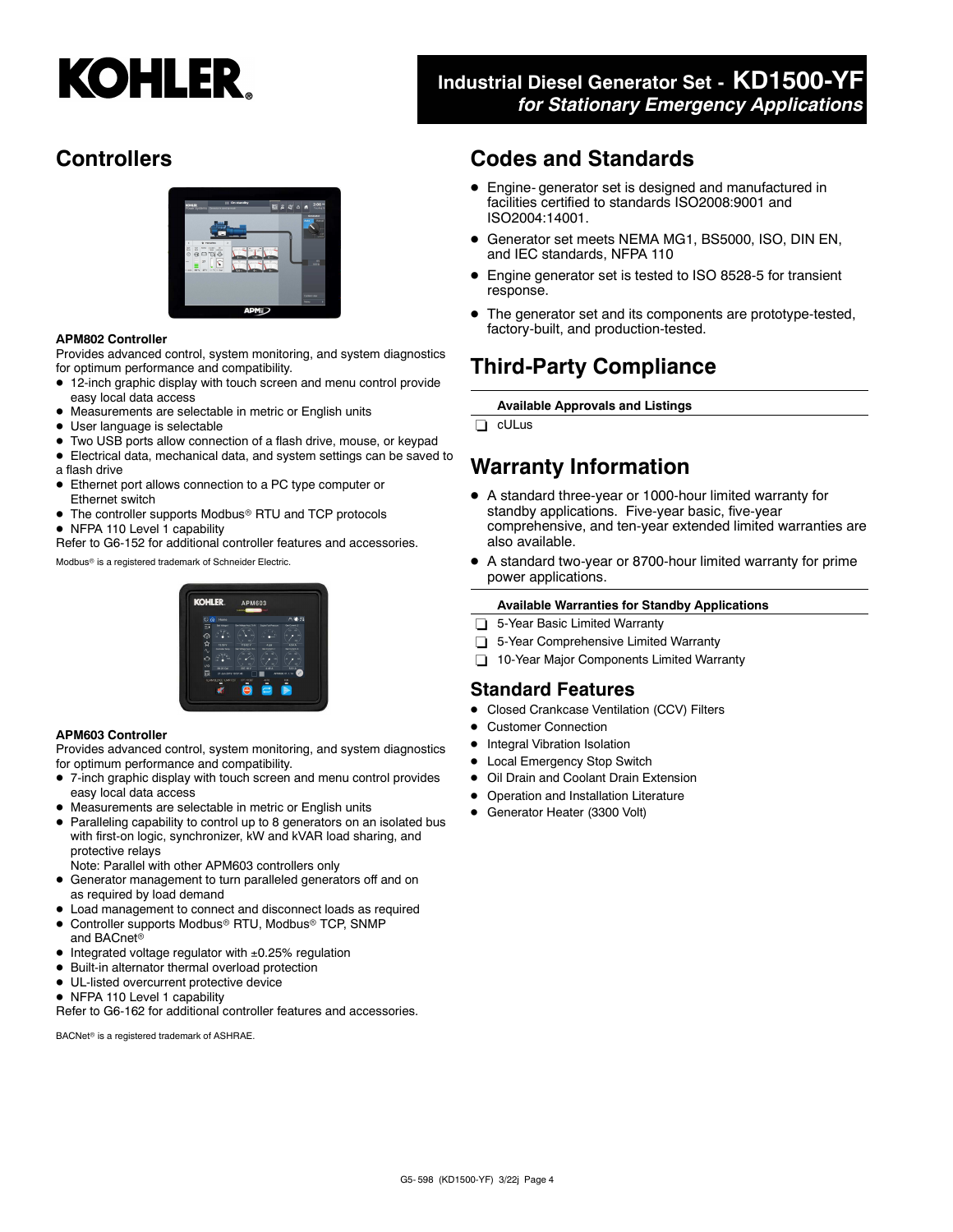

### **Industrial Diesel Generator Set - KD1500-YF** *for Stationary Emergency Applications*

#### **Available Options**

| <b>Circuit Breakers</b>                                     | <b>Electrical System</b>                                          |
|-------------------------------------------------------------|-------------------------------------------------------------------|
| <b>Type</b><br>Rating                                       | Battery, AGM (kit with qty. 4)<br>H                               |
| 80%<br><b>Magnetic Trip</b><br>⊔<br>ப                       | Battery, AGM (kit with qty. 8)                                    |
| <b>Thermal Magnetic Trip</b><br>$\Box$ 100%                 | <b>Battery Charger</b>                                            |
| Operation<br>Electronic Trip (LI)                           | <b>Battery Rack and Cables</b><br>n                               |
| Electronic Trip with<br>Manual<br>◻<br>l I                  | Generator Heater (up to 415 Volt)                                 |
| Short Time (LSI)<br>Electrically Operated (for paralleling) | <b>Redundant Starters</b><br>H                                    |
| <b>Electronic Trip with</b><br>❏<br>Ground Fault (LSIG)     | <b>Fuel System</b>                                                |
| <b>Circuit Breaker Mounting</b>                             | <b>Flexible Fuel Lines</b><br>l I                                 |
| <b>Generator Mounted</b><br>⊔                               | Restriction Gauge (for fuel/water separator)                      |
| <b>Remote Mounted</b><br>o.                                 | Literature                                                        |
| Bus Bar (for remote mounted breakers)<br>⊔                  | General Maintenance<br>n.                                         |
| <b>Enclosed Remote Mounted Circuit Breakers</b>             | <b>NFPA 110</b>                                                   |
| NEMA 1 (15-5000 A)                                          | Overhaul<br>$\blacksquare$                                        |
| NEMA 3R (15-1200 A)                                         | Production                                                        |
|                                                             |                                                                   |
| <b>Approvals and Listings</b>                               | <b>Miscellaneous</b>                                              |
| cULus                                                       | Air Cleaner, Heavy Duty                                           |
| <b>Enclosed Unit</b>                                        | Air Cleaner Restriction Indicator<br>n                            |
| Sound Level 1 Enclosure/Fuel Tank Package<br>⊔              | Alternator Air Filter (will reduce generator set output up to 7%) |
| Sound Level 2 Enclosure/Fuel Tank Package<br>◻              | Automatic Oil Replenishment System<br>П                           |
|                                                             | Engine Fluids (oil and coolant) Added                             |
| <b>Open Unit</b>                                            | Rated Power Factor Testing<br>ப                                   |
| Exhaust Silencer, Critical (kits: PA-361625 qty. 2)<br>❏    | <b>Electrical Package</b>                                         |
| Exhaust Silencer, Hospital (kits: PA-361626 qty. 2)<br>⊔    | Basic Electrical Package (select 1 Ph or 3 Ph)<br>◻               |
| Flexible Exhaust Connector, Stainless Steel<br>◻            | Wire Alternator Heater (1 Ph)<br>⊓                                |
| <b>Controller</b>                                           | Wire Battery Charger (1 Ph)                                       |
| Input/Output, Digital<br>ப                                  | Wire Block Heater (select 1 Ph or 3 Ph)                           |
| Input/Output, Thermocouple (standard on 3300 V)<br>ப        | Wire Controller Heater (1 Ph)                                     |
| Load Shed (APM802 only)<br>❏                                | <b>Warranty (Standby Applications only)</b>                       |
| Manual Key Switch                                           | 5-Year Basic Limited Warranty<br>n.                               |
| Remote Emergency Stop Switch<br>ப                           | 5-Year Comprehensive Limited Warranty                             |
| Lockable Emergency Stop Switch<br>⊔                         | 10-Year Major Components Limited Warranty                         |
| Remote Serial Annunciator Panel                             |                                                                   |
| <b>Cooling System</b>                                       | Other                                                             |
| Block Heater; 9000 W, 380 V, 3 Ph<br>◻                      | ⊔                                                                 |
| Required for ambient temperatures below 10°C (50°F).        | ❏                                                                 |
| Block heater kit includes air intake manifold grid heater.  |                                                                   |
| Radiator Guard and Duct Flange                              |                                                                   |
|                                                             | <b>Dimensions and Weights</b>                                     |

## Overall Size, max., L x W x H, mm (in.): 5639 x 2184 x 2489

Weight, radiator model, max. wet, kg (lb.):

 $(222.0 \times 86.0 \times 98.0)$ <br>12896 (28443)



NOTE: This drawing is provided for reference only and should not be used for planning installation. Contact your local distributor for more detailed information.